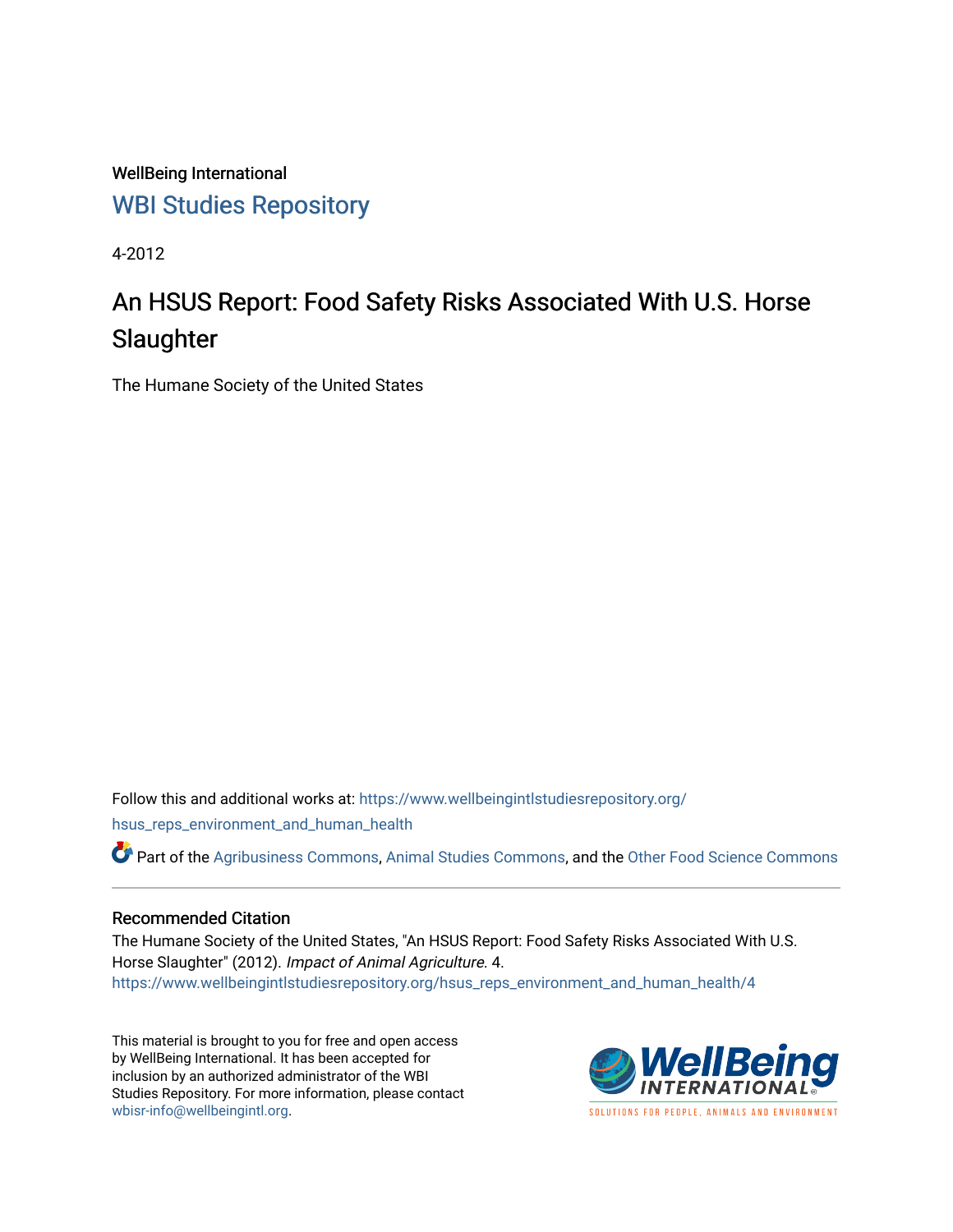

# An HSUS Report: Food Safety Risks Associated With U.S. Horse Slaughter

**April 2012**

# Abstract

Meat originating from U.S. horses may contain residues from substances banned by the U.S. Food and Drug Administration and the European Union for use in animals intended for consumption. Phenylbutazone, for example, is commonly administered to U.S. horses and has been associated with lifethreatening reactions in humans. Requiring a thorough drug history for each U.S. horse intended for human consumption may help circumvent human health risks.

# Introduction

According to the Food and Agriculture Organization of United States, an estimated 9.5 million horses reside in the United States.<sup>1</sup> The American Veterinary Medical Association defines the horse as a "companion animal," along with dogs and cats.<sup>2</sup> Horses are utilized for service, recreation, and competition in the United States. <sup>3</sup> Despite their multi-faceted views of the horse, the U.S. population largely considers the consumption of horsemeat taboo.<sup>4</sup> In the state of California, for instance, eating horsemeat is restricted under the state's Criminal Code<sup>5</sup> and horse slaughter is illegal in Florida<sup>6</sup> and Illinois.<sup>7</sup> Given the attitude towards equids and the lack of demand for horsemeat in the United States, they are defined as non-food producing animals by the Food and Drug Administration (FDA).<sup>8</sup>

Despite the U.S. population's disinterest in horsemeat, it remains a part of the diet of some consumers in other countries, such as France, Japan, and Italy.<sup>9</sup> In 2007, a combination of state laws prohibiting horse slaughter and a simultaneous de-funding of United States Department of Agriculture (USDA) inspections by Congress<sup>10</sup> lead to the closure of the few, mainly foreign-owned, horse slaughter plants that operated within the United States.<sup>11,12,13</sup> In November 2011, this defunding of USDA horse slaughter inspections was omitted from a spending bill signed into law. While new funds are not being provided for the USDA's resumption of horsemeat inspections, the ban on domestic horse slaughter has been lifted.<sup>14</sup>

The 2007 provisions did not end the slaughter of U.S. horses for human consumption. Rather, the closing of U.S. slaughterhouses almost doubled the production of horse meat in Canada in 2007, with approximately 40% of the horses being slaughtered imported from the U.S.<sup>15</sup> In 2012, the European Commission released their findings of a 2011 audit which noted that 85% of the horses slaughtered in a Canadian processing plant originated from the United States.<sup>16</sup> The United States also exports its horses to plants in Mexico for local and foreign consumption.<sup>17</sup>

Since U.S. horses are primarily used for companionship and competition rather than consumption, drugs may be administered without taking food safety implications into account. This is especially pertinent in regards to the administration of the substance phenylbutazone (PBZ). The presence of PBZ—as well as many other FDA-banned substances—in U.S. horses destined for slaughter results in the high likelihood of contaminated horsemeat, which poses a potentially serious risk to the health of human consumers.<sup>18,19</sup>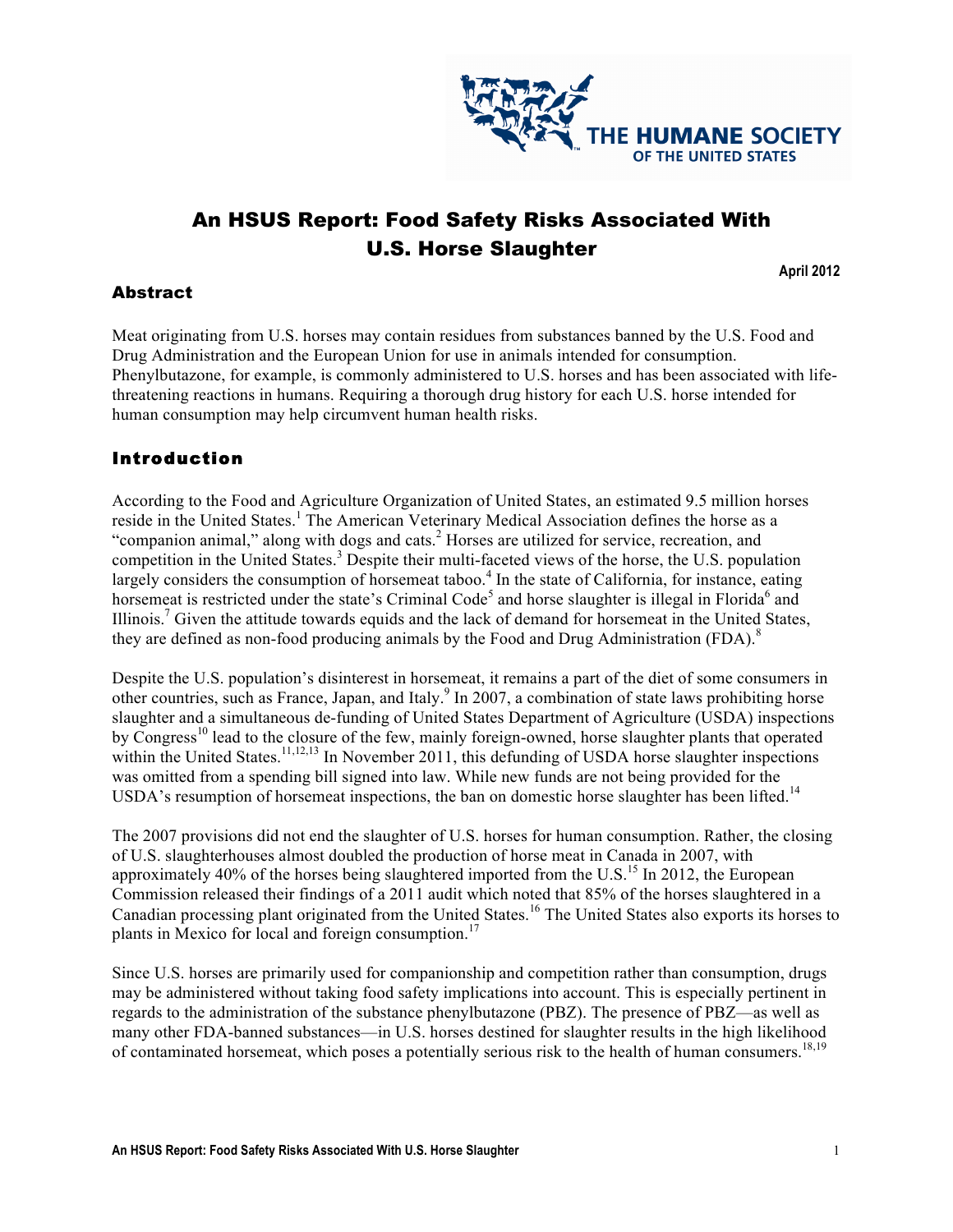#### Phenylbutazone

In 1949 the potent nonsteroidal anti-inflammatory drug (NSAID) PBZ became available as a treatment in the United States for people suffering from both rheumatoid arthritis and gout. However, within three years of its availability, PBZ was linked to serious adverse reactions, including aplastic anemia, bone marrow depression, renal failure, and even death. After examining several case studies of PBZ use, the FDA banned PBZ for human use in the United States.<sup>20</sup> According to the FDA:

"Phenylbutazone is known for its ulcerogenic, nephrotoxic, and hemotoxic effects in horses, dogs, rats, and humans. It is known to induce blood dyscrasias, including aplastic anemia, leucopenia, agranulocytosis, thrombocytopenia, and deaths. The reported adverse reactions were associated with the human clinical use of 200 to 800 milligrams phenylbutazone per day….[I]t is unclear what level of exposure would be required to trigger such reactions in sensitive people. Moreover, phenylbutazone is a carcinogen, as determined by the National Toxicology Program (NTP) based on positive results in genotoxicity tests and some evidence of carcinogenicity seen in the rat and mouse in carcinogenicity bioassays NTP conducted."<sup>21</sup>

For animals, the only FDA-approved phenylbutazone use is as an oral or injectable dose in dogs and horses.<sup>22,23</sup> As it stands, PBZ use in humans and food-producing animals alike remains unapproved.<sup>24</sup>

# Phenylbutazone in Thoroughbreds Bound for Slaughter: A Case Study

There can only be one winner at the end of each horse race, and many of the horses that do not place, show signs of injury, or are past their prime are sent to auction, and ultimately end up in slaughterhouses in Canada or Mexico.<sup>25</sup> The European Union (EU) has found that horse meat originating from Mexican slaughterhouses contain harmful residues of several EU prohibited substances such as clenbuterol (bronchodilator), zilpaterol (used as a steroid substitute), and furanics (anabolic steroid).<sup>26,27</sup> Due largely to over-breeding, the thoroughbred racing industry is one of the principal contributors to the estimated 133,241 U.S. horses slaughtered in  $2011.^{28,29}$ 

Because of the intense training and racing endured by these horses, many develop musculoskeletal injuries that trainers and owners treat with NSAIDs, of which PBZ is the common due to its legality in the racing industry. A study done by the Daily Racing Form found 99% of racehorses in California and 92% of horses at Suffolk Downs in Massachusetts are given PBZ on a regular basis.<sup>30</sup> Certain racetracks allow only PBZ administration on race day, but all usage must be recorded on the horse's track record.<sup>31</sup> This documentation requirement makes racing thoroughbreds convenient candidates for a case study of PBZ usage in U.S. horses bought for slaughter.

Nicholas Dodman of Tufts University Cummings School of Veterinary Medicine, Nicolas Blondeau of the Institut de Pharmacologie Moléculaire et Cellulaire, and Ann Marini of Uniformed Services University of the Health Sciences conducted a study to investigate whether thoroughbred race horses were given PBZ prior to being bought for human consumption, and to see how widely the FDA ban on PBZ usage in horses that end up on consumers' plates is ignored. The study identified 50 thoroughbreds rescued from slaughter and 18 thoroughbreds that were sent to slaughter. Each horse's Jockey Club lip tattoo allowed the researchers to find the registered name of all 68 horses, and each horse's drug record was obtained from their race track records.<sup>3</sup>

Upon review of the records, one of the horses sent to slaughter was not documented as receiving PBZ but the drug was identified in his blood test results, and another thoroughbred was administered PBZ by a veterinarian in the same month he was sent to slaughter. The remaining 16 of the 18 horses slaughtered and all 16 of the rescued horses were recorded as receiving PBZ within 24 hours of a race. Data collected by the researchers determined that the time interval between horses' last known dose of PBZ and the date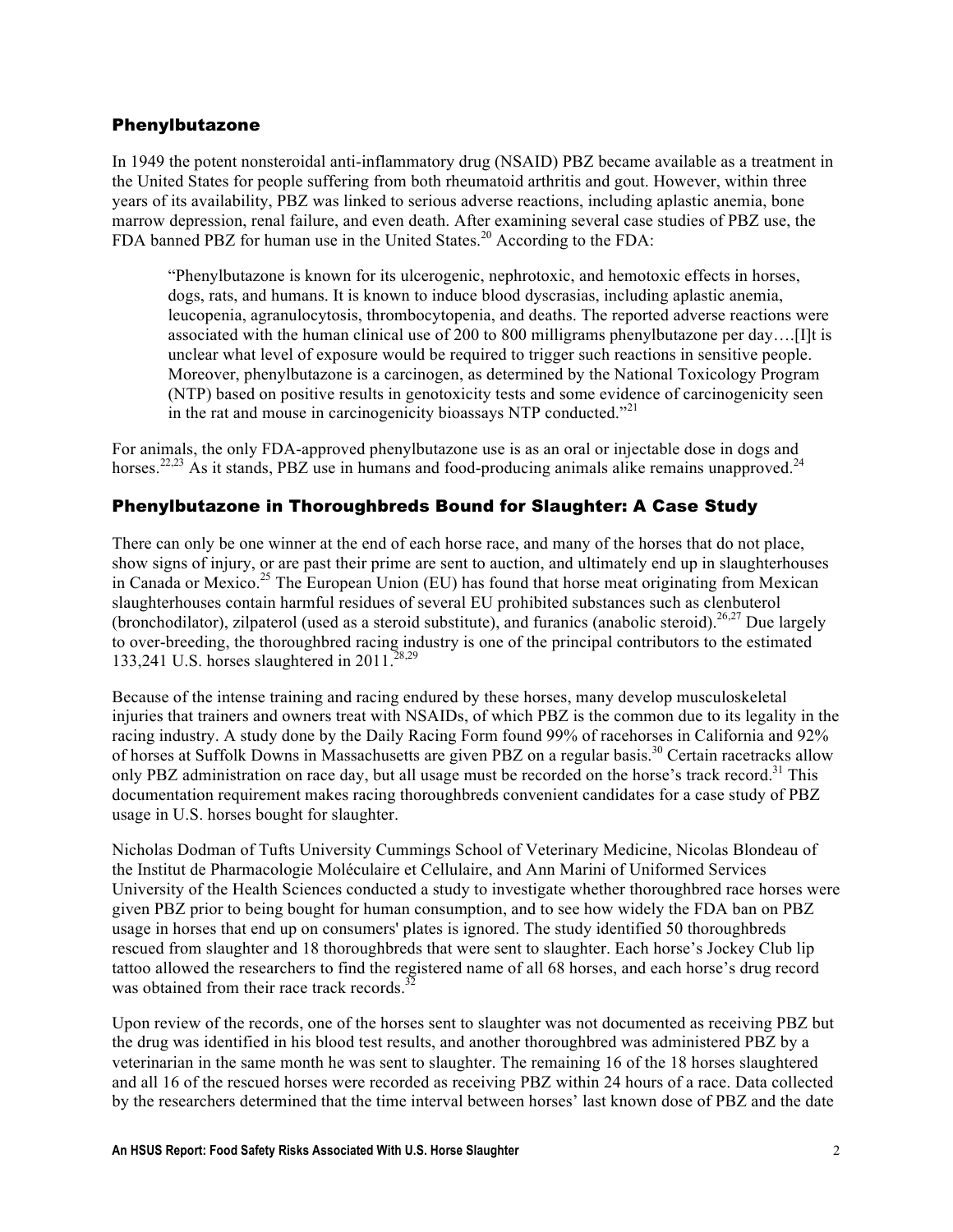they were bought for slaughter varied from a week to four years. However, it is important to note that the FDA, the EU, the United Kingdom, and Canada do not allow any use of PBZ in horses intended for human consumption regardless of withdrawal time.<sup>33</sup>

Another important aspect in understanding the risk of PBZ contamination in horsemeat is the circulation of PBZ in the bloodstream. Horses possess 1.76 times the amount of blood per pound of body weight compared to cattle. With this much blood, it is possible that high-volume slaughterhouses—one Canadian slaughterhouse processed 100 horses a day—do not allow sufficient time for the horse's blood to be completely drained from the muscle, increasing the risk of meat contamination.<sup>34</sup>

The findings of Dodman, et al., indicate a serious discontinuity between food safety regulations and practice. Horses with a history of PBZ use are making their way to slaughter plants despite the United States' and other countries' ban of the use of the drug in food producing animals.

# The European Union's Evaluation of Imported Horse Meat

In 2010, The European Commission's Food and Veterinary Office (FVO) evaluated food safety standards of imported equine meat from third countries (non-members of the European Union).<sup>35</sup> The FVO have found that many third countries—such as Mexico, Canada, and the United States—do not keep veterinary pharmaceutical treatment records for horses; and there are no systems in place to differentiate equines intended for human consumption from all other equines. The evaluations also reported that third countries tolerate the administration of substances that are prohibited or unauthorized in food-producing animals in the EU.<sup>36,37</sup> The United States has no official controls in place to verify the authenticity or reliability of the medical records and equine documents now required for horses destined for slaughter, only records of physical identification are required.<sup>38</sup> These discoveries prompted the European Commission to facilitate corrective measures to their own regulations regarding imported horsemeat, and to require third countries to implement action plans addressing compliance with the EU's requirements regarding equine meat.<sup>39</sup>

Since 2000, the EU's regulations state that horse meat cannot contain residues of veterinary medicinal products exceeding previously set limits or residue from substances banned for use in food producing animals in the EU. These restrictions include phenylbutazone. If substances prohibited for use in foodproducing animals are administered to equids, those animals must be excluded from the food chain.<sup>40</sup> Finally, imported horsemeat can only be authorized if equines are included in European Commissionapproved residue control plans in third country slaughterhouses.<sup>41</sup>

Both Canada and Mexico have submitted action plans in order to comply with the EU's import requirements for equine meat, and both plans have been approved by the  $FVO.<sup>42</sup>$ 

In Mexico, horses imported for slaughter are to be microchipped and border controls have been strengthened. A sworn statement on veterinary medical treatments is requested for all slaughter horses, no matter what their country of origin. United States providers of imported horses (holding facilities) have been targeted in samplings of the Mexican National Residue Monitoring Programme (NRMP). According to the NRMP nineteen samples of horsemeat in 2008, nine in 2009, and six in 2010 tested positive for residues of banned substances. All of the horses who tested positive were covered by a declaration stating that no treatments were given to the horses, and all of these horses came from U.S. providers. <sup>43</sup>

In Canada, the Canadian Food Inspection Agency (CFIA) has implemented the Equine Information Document (EID). The EID contains a physical description of the animal, record of the animal's medical treatment for the previous six months, and requires the signature of the animal's owner at the time of ownership transfer to verify that all information is accurate. Horses bought for intended slaughter must have their EIDs also signed by the transient agent responsible for the care of the equine from time of purchase for slaughter until arrival at the meat processing establishment. Each CFIA inspected facility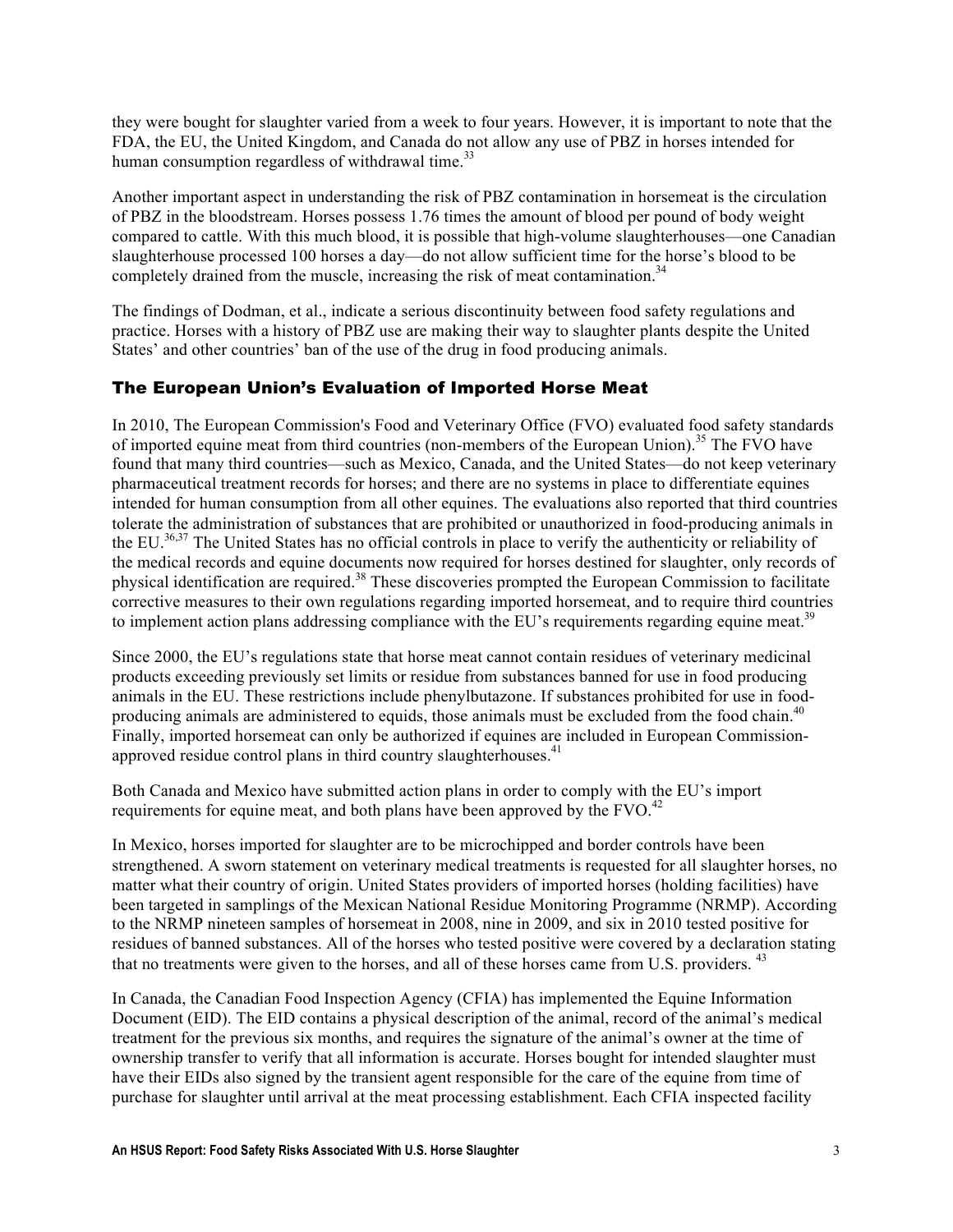engaged in equine slaughter must present an EID for all domestic and imported equines presented for slaughter. If the EID indicates a horse has been given a substance not permitted for use in equine slaughtered for food, such as phenylbutazone, the horse will not be eligible for slaughter.<sup>44</sup> However, the 2011 FVO audit noted "for those horses imported from the United States of America for direct slaughter, the equine identification documents received were not reliable…." The audit further noted that 85% of the horses slaughtered in this Canadian processing plant originated from the U.S. and all of these horses were imported for direct slaughter.<sup>45</sup> Considering cases such as the one above, as long as there is no identification system in place, U.S. horses will not meet the European Commission's new food safety regulations, which will become effective in July 2013.

The European Commission mandated a transitional period of three years in which third countries have to provide guarantees regarding medical and drug history for horses during their last six months before slaughter. After the three-year transition period—which ends in 2013— guarantees must be provided for the lifetime of the horses.<sup>46</sup> This policy would complement the EU's "horse passport" legislation, which requires records to be kept of certain medicinal products.<sup>47</sup> This required lifetime guarantee that a horse be cleared of all EU prohibited substances for use in food-producing animals could eliminate virtually all U.S. horses from the food chain. The substances banned for use in food-producing animals routinely administered by U.S. horse owners render most American horses ineligible for foreign slaughter.<sup>48</sup>

# Conclusion

The slaughter of U.S. horses poses a potentially serious health risk to human consumers, yet thousands are still slaughtered and sold to consumers. New measures put in place in the European Union to address the human health risk associated with horse slaughter are vital steps to insure U.S. horses, who are regularly given phenylbutazone along with other EU-banned substances, are kept out of the slaughter pipeline.

Prevention needs to start within U.S. borders. The United States should look to the European Union's horse passport and Canada's Equine Identification Document (EID) benchmarks. Requiring accurate medical records and identification documents, regardless of the horse's intended use, would draw clear lines regarding each individual horse's eligibility for human consumption. Until such a system is in place, meat from American horses may pose a public health threat.

<sup>5</sup> California Penal Code. Sec.598d. leginfo.ca.gov/cgi-

<u> 1989 - Johann Stein, fransk politik (d. 1989)</u>

<sup>&</sup>lt;sup>1</sup> Food and Agriculture Organization of the United States. 2010. FAOSTAT Live Animals.

faostat.fao.org/site/573/DesktopDefault.aspx?PageID=573#ancor. Accessed April 12, 2012.<br><sup>2</sup> American Veterinary Medical Association citing U.S. pet ownership & demographics sourcebook. 2007. www.avma.org/reference/marketstats/ownership.asp. Accessed April 12, 2012.<br><sup>3</sup> National Economic Impact of the US Horse Industry. 2005. Deloitte Consulting, LLP.

www.horsecouncil.org/national-economic-impact-us-horse-industry. Accessed April 12, 2012. <sup>4</sup> Whiting, T.L. 2007. The United States' prohibition of horsemeat for human consumption: Is this <sup>a</sup> good law? Can Vet Journal 48(11):1173-1180, citing: Grudzen C.R., Kerndt P.R. 2007. The Adult Film Industry: Time to Regulate? PLoS Med 4(6): e126. doi:10.1371/journal.pmed.0040126

bin/waisgate?WAISdocID=7456524612+8+0+0&WAISaction=retrieve Accessed April 12, 2012.<br><sup>6</sup> Regulation of Trade, Commerce, Investments, and Solicitations. Florida Statutes. 500.451.

www.flsenate.gov/Laws/Statutes/2011/500.451 Accessed April 12, 2012. <sup>7</sup> Illinois Horse Meat Act. Illinois Compiled Statutes <sup>225</sup> ILCS 635/1.5

www.ilga.gov/legislation/ilcs/ilcs3.asp?ActID=1381&ChapterID=24 Accessed April 12, 2012.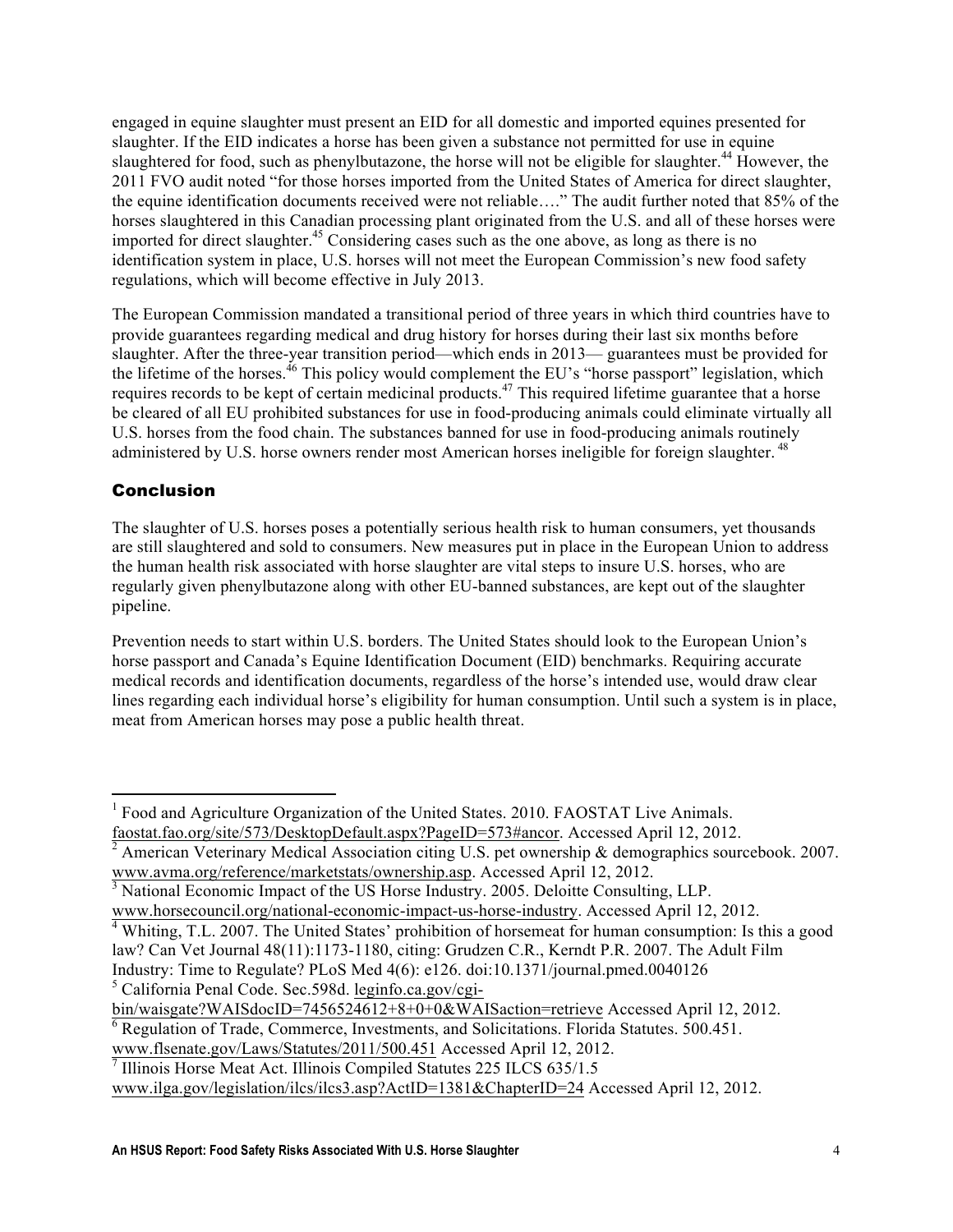<sup>8</sup> Food and Drug Administration. 2005. ANADA 200-334 Equizone 100 (phenylbutazone) Powder Horses: For oral use in horses for the relief of inflammatory conditions associated with the musculoskeletal system.

www.fda.gov/downloads/AnimalVeterinary/Products/ApprovedAnimalDrugProducts/FOIADrugSummar<br>ies/ucm061800.pdf. Accessed April 12, 2012.

<u> 1989 - Johann Stoff, fransk politik (f. 1989)</u>

Canadian Food Inspection Agency, Animal Health Division. 2009. Horse Meat Exports 2008. www.agr.gc.ca/redmeat/rpt/08tbl39\_eng.htm. Accessed April 12, 2012. <sup>10</sup> Federal Meat Inspection Act. 21 United States Code. §§ 601 et seq.

uscodebeta.house.gov/view.xhtml?req=21+USC+601&fq=true&num=0&hl=true. Accessed April 9, 2012.

<sup>11</sup> Empacadora De Carnes De Fresnillo De v. Curry. (United States Court of Appeals, Fifth Circuit) (No. 05-11499). January 19, 2007. http://asci.uvm.edu/equine/law/cases/cruel/slaughterhouse.htm. Accessed April 12, 2012.<br><sup>12</sup> Illinois General Assembly. 2007. HB1711, May 24.

www.ilga.gov/legislation/publicacts/fulltext.asp?Name=095-0002. Accessed April 12, 2012.<br><sup>13</sup> Dodman, N.; Blondeau, N. & Marini, A.M. 2010. Association of phenylbutazone usage with horses bought for slaughter: a public health risk. Food Chem Toxicol 48(5):1270-1274.

<sup>14</sup> Juozapavicius J. 2011. Horse Meat Inspection Ban Lifted in the U.S. Huffington Post, November 30. www.huffingtonpost.com/2011/11/30/horse-meat-consumption-us\_n\_1120623.html. Accessed April 10, 2012.

<sup>15</sup> Alberta Farm Animal Care. 2008. The Alberta Horse Welfare Report: A report on horses as food producing animals aimed at addressing horse welfare and improving communication with the livestock industry and the public. http://equineenews.osu.edu/documents/HorseWelfareReport1-AFAC.pdf. Accessed April 11, 2012.

<sup>16</sup> European Commission, 2011. Health and Consumers Directorate-General. Final Report of an Audit Carried Out in Canada from 13 to 23 September 2011 in Order to Evaluate the Monitoring of Residues and Contaminants in Live Animals and Animal Products, Including Controls on Veterinary Medicinal Products. ec.europa.eu/food/fvo/act\_getPDF.cfm?PDF\_ID=9456. Accessed April 12, 2012.<br><sup>17</sup> Wermund, B. 2011. Government study says more horses headed to Mexico for slaughter. Big Bend

Now July 14, 2011. www.bigbendnow.com/2011/07/government-study-says-more-horses-headed-to-<br>mexico-for-slaughter. Accessed April 12, 2012.

 $^{18}$  Letter correspondance between Ann M. Marini, Department of Neurology and Program in Neuroscience, Uniformed Services University of the Health Sciences, Bethseda, MD and Senator Jolie Justus, Missouri, May 3, 2010.

<sup>19</sup> Dodman, N.; Blondeau, N. & Marini, A.M. 2010. Association of phenylbutazone usage with horses bought for slaughter: a public health risk. Food Chem Toxicol 48(5):1270-1274.

<sup>20</sup> National Library of Medicine. 2010. Phenylbutazone. www.toxnet.nlm.nih.gov/cgi-<br>bin/sis/search/r?dbs+hsdb:@term+@rn+50-33-9. Accessed April 12, 2012.

 $\frac{1}{21}$  U.S. Food and Drug Administration. 2003. New Animal Drugs; Phenylbutazone; Extralabel Animal Drug Use; Order of Prohibition. Docket No. 03N-0024. www.fda.gov/OHRMS/DOCKETS/98fr/03-  $\frac{4741 \text{.htm}}{22}$ . Accessed April 12, 2012.<br> $\frac{22 \text{ U.S.} \text{ Food and Drug Administration}}{22 \text{ U.S.}}$  Food and Drug Administration. 2003. New Animal Drugs; Phenylbutazone; Extralabel Animal

Drug Use; Order of Prohibition. Docket No. 03N-0024. www.fda.gov/OHRMS/DOCKETS/98fr/03-

 $\frac{4741 \text{.htm}}{23}$ . Accessed April 12, 2012.<br><sup>23</sup> U.S. Food and Drug Administration. FDA Approved Animal Drug Products: NADA Number: 010-987.<br>www.accessdata.fda.gov/scripts/animaldrugsatfda/details.cfm?dn=010-987. Accesse

 $\frac{24 \text{ U.S. Food and Drug Administration. } 2003. \text{ New Animal Drugs; Phenylbutazone; Extralabel Animal}$ Drug Use; Order of Prohibition. Docket No. 03N-0024. www.fda.gov/OHRMS/DOCKETS/98fr/03- 4741.htm. Accessed April 12, 2012.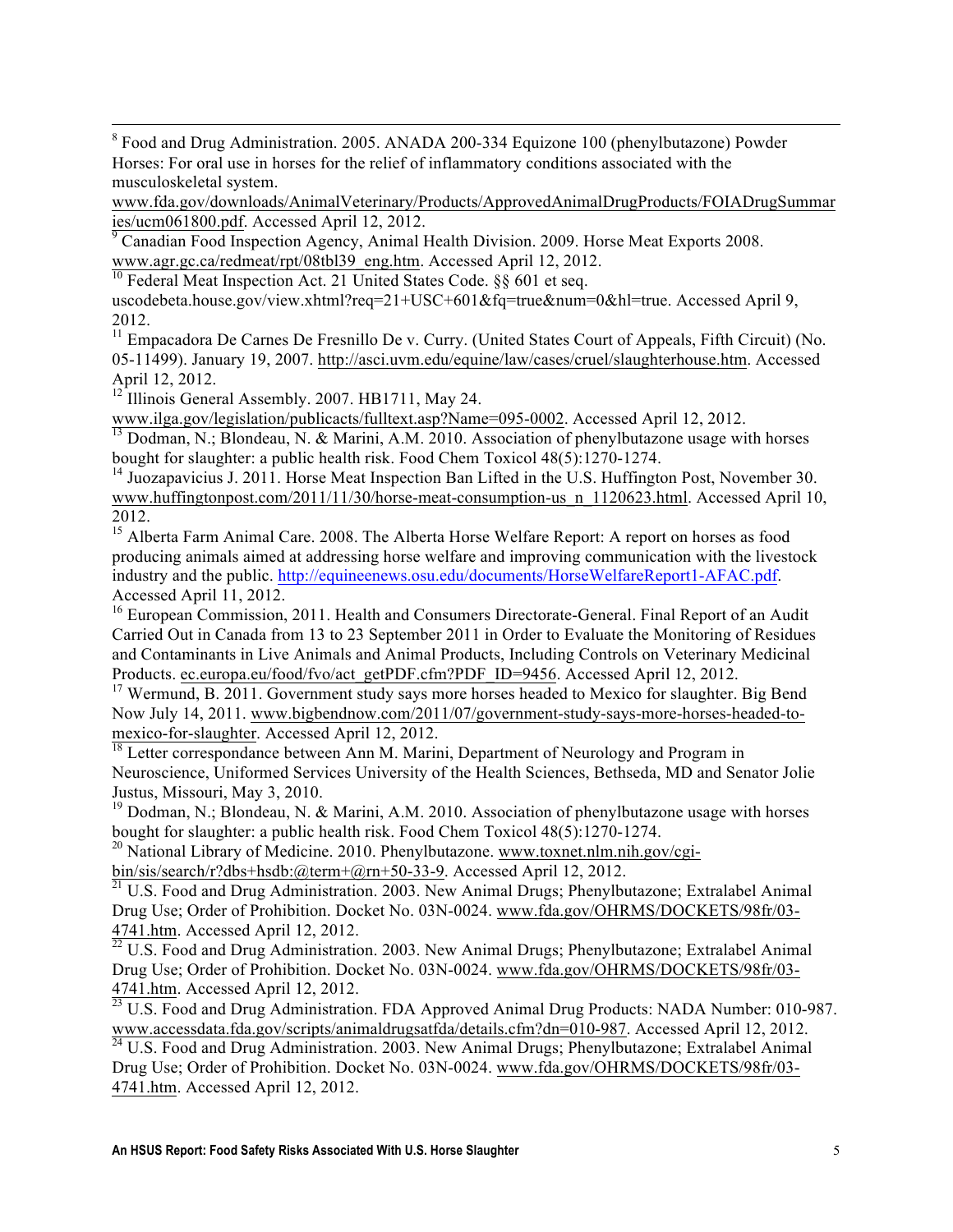$^{25}$  Rhoden, W.C. 2011. Racing Should Care for Its Own. The New York Times, May 20, p. D5. www.nytimes.com/2011/05/21/sports/racing-industry-should-care-for-its-own.html?\_r=1. Accessed April 12, 2012. <sup>26</sup> European Commission Health & Consumers Directorate-General. 2011. Final Report of <sup>a</sup> Mission

<u> 1989 - Johann Stoff, fransk politik (f. 1989)</u>

Carried Out in Mexico From 22 November to 03 December 2010 in Order to Evaluate the Operation of Controls Over the Production of Fresh Horse Meat and Meat Products Intended for Export to the European Union as Well as Certification Procedures.<br>ec.europa.eu/food/fvo/rep details en.cfm?rep id=2639. Accessed April 12, 2012.

 $\frac{1}{27}$  European Commission Health and Consumers Directorate-General. 2011. Imports of animals and their products from third countries. Sec 5.3.1.1.

ec.europa.eu/food/food/chemicalsafety/residues/third\_countries\_en.htm#5.3.1.1. Accessed April 10, 2012.

<sup>28</sup> Rhoden, W.C. 2011. Racing Should Care for Its Own. The New York Times, May 20, p. D5. www.nytimes.com/2011/05/21/sports/racing-industry-should-care-for-its-own.html? r=1. Accessed April 12, 2012.<br><sup>29</sup> U.S. Horses Slaughtered Yearly. USDA Statistics courtesy of Darrell Charlton, Jr.<br>www.equinewelfarealliance.org/uploads/00-Slaughter Statistics.pdf. Accessed April 12, 2012.

 $\frac{30}{30}$  Brown, A. 2010. Keeping Bute Out of the Food Chain. The Paulick Report, February 28. www.paulickreport.com/news/ray-s-paddock/keeping-bute-out-of-the-food-chain. Accessed April 12,

2012. <sup>31</sup> Dodman, N.; Blondeau, N. & Marini, A.M. 2010. Association of phenylbutazone usage with horses bought for slaughter: a public health risk. Food Chem Toxicol 48(5):1270-1274.

 $32$  Dodman, N.; Blondeau, N. & Marini, A.M. 2010. Association of phenylbutazone usage with horses bought for slaughter: a public health risk. Food Chem Toxicol 48(5):1270-1274.

<sup>33</sup> Canadian Food Inspection Agency. 2011. Ante and Post-mortem Procedures, Dispositions, Monitoring, and Controls-Red Meat Species, Ostriches, Rheas, and Emus. Meat Hygiene Manual of Procedures. www.inspection.gc.ca/english/fssa/meavia/man/ch17/annexee.shtml. Accessed April 10, 2012.

<sup>34</sup> Dodman, N.; Blondeau, N. & Marini, A.M. 2010. Association of phenylbutazone usage with horses bought for slaughter: a public health risk. Food Chem Toxicol 48(5):1270-1274.

<sup>35</sup> European Commission Health & Consumers Directorate-General. 2009. Imports of equine meat from third countries. www.defendhorsescanada.org/residues.pdf. Accessed April 12, 2012.<br><sup>36</sup> European Commission Health & Consumers Directorate-General. 2009. Imports of equine meat from

third countries. www.defendhorsescanada.org/residues.pdf. Accessed April 12, 2012.<br><sup>37</sup> European Commission Health & Consumers Directorate-General. 2008. Final Report of a Mission

Carried Out in Mexico from 04 September to 11 September 2008 In Order to Evaluate Public Health Control Systems and Certification Procedures Over Production of Horse Meat Intended for Export to the EU. DG(SANCO)/2008-7979.

<sup>38</sup> United States Department of Agriculture. 2011. Animal Disease Traceability: A Guide to Identifying Horses and other Equines for Interstate Movement.

www.aphis.usda.gov/traceability/downloads/2011/FStrachorse.VS.pdf. Accessed April 10, 2012.

<sup>39</sup> European Commission Health and Consumers Directorate-General. 2011. Imports of animals and their products from third countries. Sec 5.3.1.1.

ec.europa.eu/food/food/chemicalsafety/residues/third\_countries\_en.htm#5.3.1.1. Accessed April 10, 2012.

<sup>40</sup> European Commission Health and Consumers Directorate-General. 2011. Imports of animals and their products from third countries. Sec 5.3.1.1.

ec.europa.eu/food/food/chemicalsafety/residues/third\_countries\_en.htm#5.3.1.1. Accessed April 10, 2012.

 $^{41}$  Council Directive 96/23/EC On measures to monitor certain substances and residues thereof in live animals and animal products and repealing Directives 85/358/EEC and 86/469/EEC and Decisions